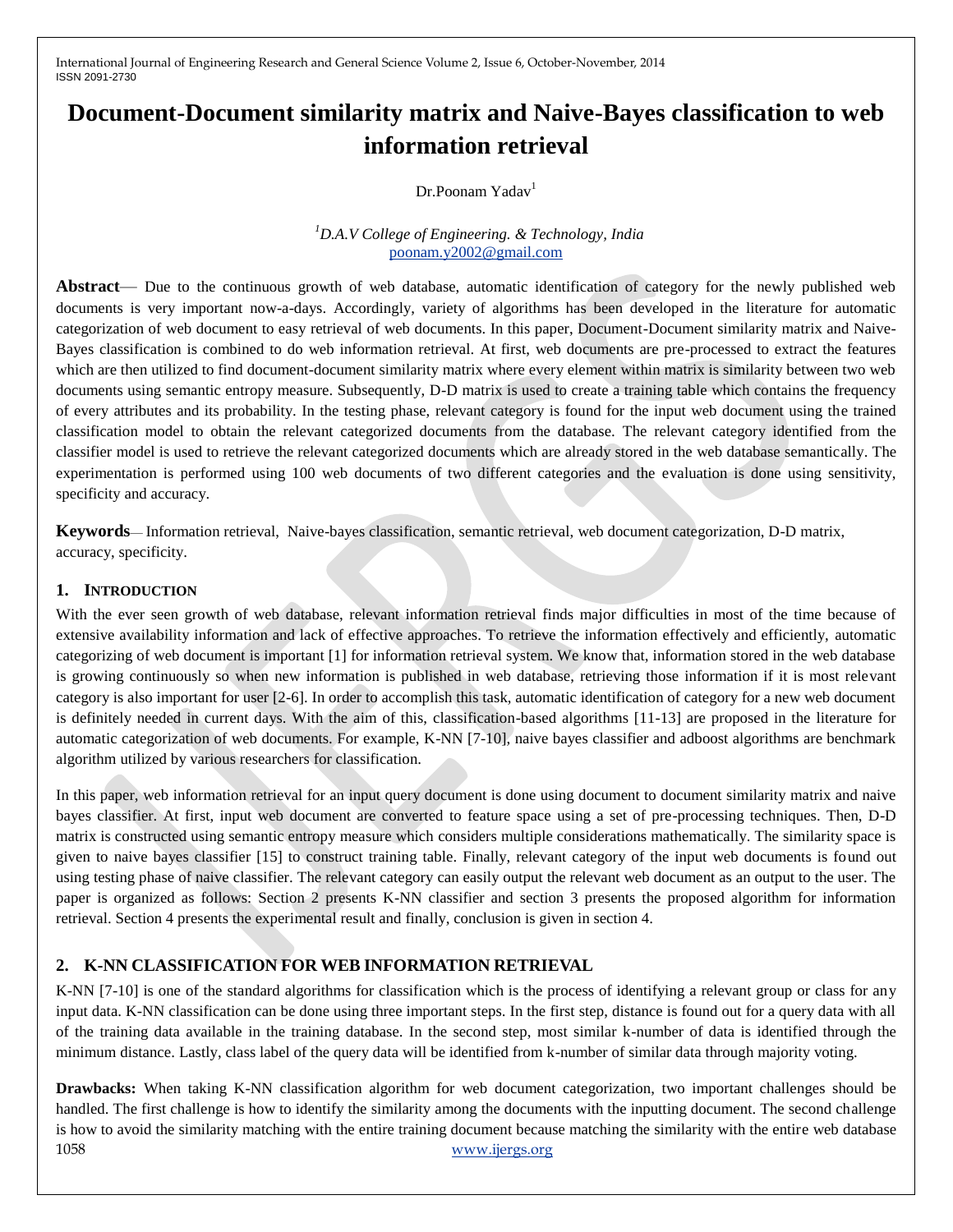is very tough. In order to solve these two challenges, semantic entropy measure (SE) is used instead of Euclidean distance and naive bayes classifier is used instead of K-NN classification.

# **3. DOCUMENT-DOCUMENT SIMILARITY MATRIX AND NAIVE-BAYES CLASSIFICATION TO WEB INFORMATION RETRIEVAL**

This section presents the proposed web information retrieval algorithm using document-document similarity matrix and naïve-bayes classifier. The block diagram of the proposed method is given in figure 1. The method is explained using two different phases.

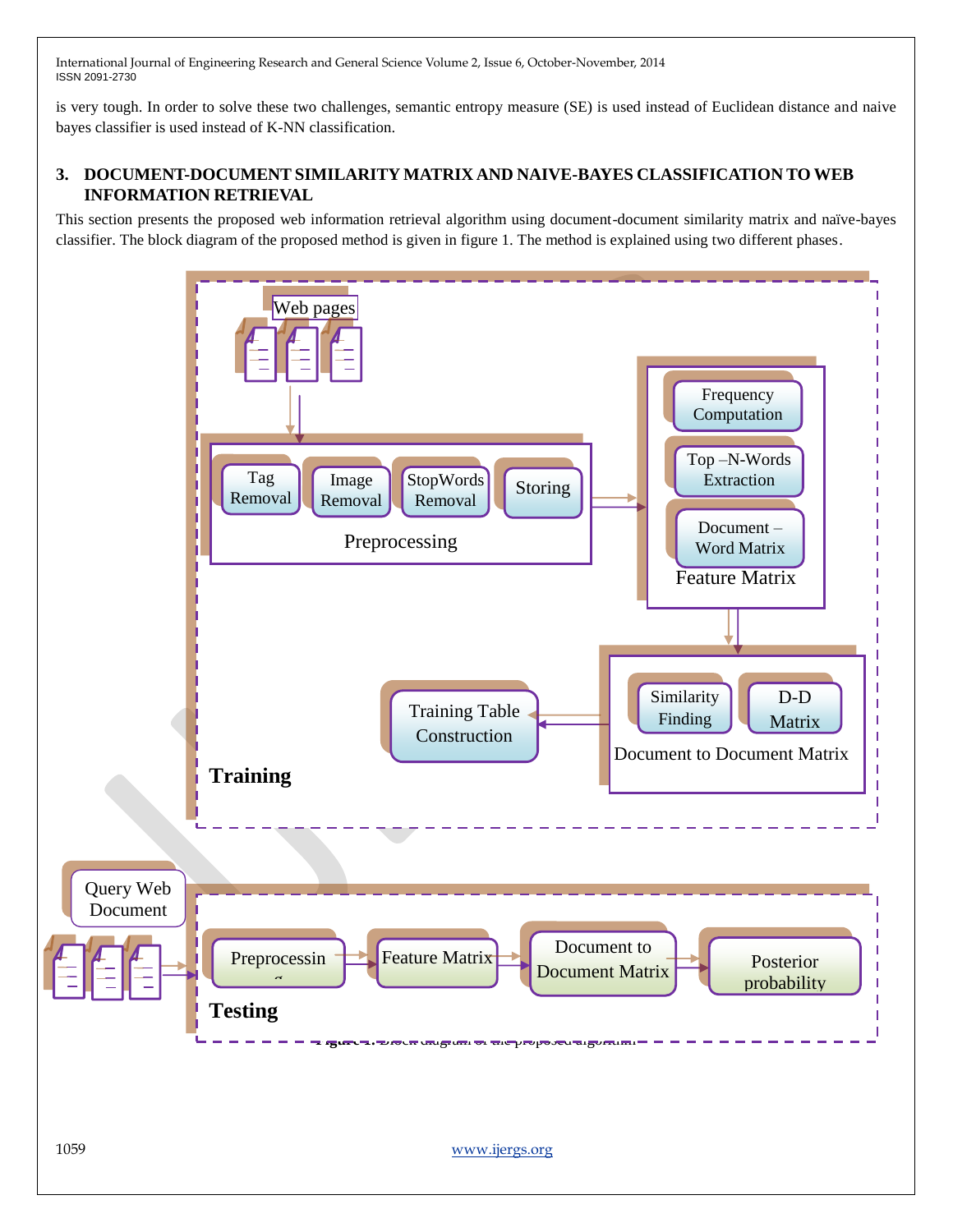In the first phase, web documents are pre-processed to extract the features which are then utilized to find document-document similarity matrix. The D-D matrix is used to create a training table which contains the frequency of every attributes and its probability. In the testing phase, a relevant category is found out using the classification model to obtain more relevant categorized documents from the web database.

## **3.1 Preprocessing**

The input web database *W* which has *m* number of web documents is taken as input along with its relevant category. For every web document  $D_i$ , pre-processing is applied to extract the relevant keywords. In order to find the relevant words from web document, all the html tags are identified and removed from the web document. Once we remove tags and images, stop words such as, "can, could, is, was , may" are matched with pre-defined set to obtain only meaningful words. After obtaining meaningful words, root form of all the keywords is obtained to make all the derived format of words into its original format. For every words identified, frequencies are computed within web document and top-N words chosen as vector to represent the web page document.

#### **3.2 Document-Document similarity matrix computation**

The document vector obtained from the previous step is then given to D-D matrix computation process. This matrix is generated by finding similarity among all the web documents. The document to document similarity matrix is indicated as D-D matrix which is in the size of  $m*m$ . Every element within matrix is similarity between two web document having top-N extracted keywords. The similarity is computed based on measure, called semantic entropy measure (SE) [14]. Let us consider that  $d_1$  and  $d_2$  are two documents. The document  $d_1$  have  $k1$  number of keywords and document  $d_2$  have  $k2$  number of keywords. The unique keywords (*m*) are taken and frequencies of the keywords are represented in a vector  $d_{1j}$ . Similarity, frequencies of unique keywords belonging to  $d_2$ are represented in a vector  $d_{2j}$ .  $f_{D_1}$  is frequency of the keywords in  $D_1$ ,  $f_{D_2}$  is the frequency of keywords in  $D_2$ ,  $f_{D_1}$  represents the frequency of keywords in the synonyms set,  $+f_{D_2}$  is the frequency of keywords in the synonyms set. Here, synonyms set are computed by giving the keywords of document to the wordnet ontology. Based on this assumption, the proposed SE-measure is formulated as,

$$
SE_{measure} = -(P_r(D_1, D_2) \log P_r(D_1, D_2)) - (P_r(D_1, \neg D_2) \log P_r(D_1, \neg D_2))
$$
  
- 
$$
(P_r(-D_1, D_2) \log P_r(-D_1, D_2)) - (P_r(\neg D_1, \neg D_2) \log P_r(\neg D_1, \neg D_2))
$$
 (1)

The values of  $P_r(D_1, D_2)$ ,  $P_r(D_1, D_2)$ ,  $P_r(\neg D_1, D_2)$  and  $P_r(\neg D_1, \neg D_2)$  are defined as follows,

$$
P_r(D_1, D_2) = \frac{1}{m} \sum_{i=1}^{m} 2 \left( \frac{f_{D_1} + f_{D2}}{\max(f_{D_1}, f_{D_2})} \right)
$$
(2)

$$
P_r(D_1, \neg D_2) = \frac{1}{m} \sum_{i=1}^{m} \frac{f_{D_1}}{(f_{D_1} + f_{D_2})}
$$
\n(3)

 $(-D_1, D_2) = \frac{1}{m} \sum_{i=1}^{m} \frac{J D2}{(f_{D_1} + f_{D_2})}$  $(-D_1, D_2) = \frac{1}{m} \sum_{i=1}^{m} \frac{f_{D_i}}{(f_{D_1} +)}$  $i=1$   $\{CD_1 + JD_2$  $P_r(\neg D_1, D_2) = \frac{1}{m} \sum_{i=1}^{m} \frac{f_{D2}}{(f_{D_1} + f_{D_2})}$ *f*  $P_r(-D_1, D_2) = \frac{1}{m}$ 1  $\bigl($ *UD*<sub>1</sub> + *JD*<sub>2</sub>  $D_1, D_2$  =  $\frac{1}{m} \sum_{r=1}^{m} \frac{f_{D2}}{r_{P-1}}$  $(D_2) = \frac{1}{2}$ (4)

$$
P_r(\n\pi D_1, \n\pi D_2) = \frac{1}{m} \sum_{i=1}^{m} 2 \left( \frac{\n\pi f_{D_1} + \n\pi f_{D_2}}{\max(\n\pi f_{D_1}, \n\pi f_{D_2})} \right)
$$
\n(5)

**3.3 Naive-Bayes classification to web information retrieval**

1060 www.ijergs.org D-D matrix obtained from the training web document is given for the training process to construct the training table. Training table is utilized to find the category of test web document. The relevant category identified from the classifier model is used to retrieve the relevant categorized documents already stored in the web database. **Training:** Let assume that D-D matrix of training data contains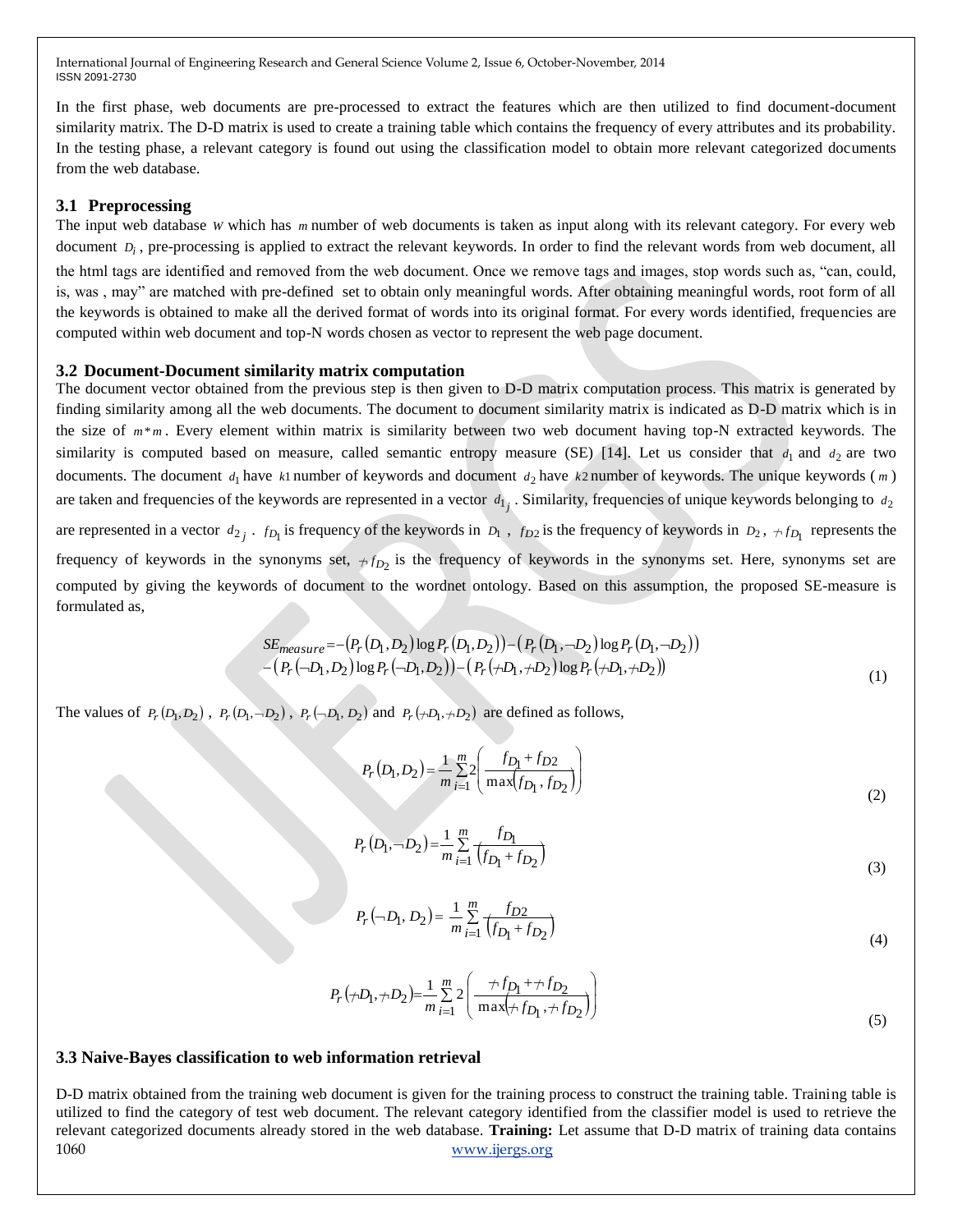$p<sub>0</sub>$ 

'm' number of attributes, d. Here, D-D matrix is segmented as different number of categories based on ground truth. After that, for every category of web documents, mean and variance is computed for every attributes. Assume that  $\mu_c$  and  $\sigma_c^2$  be the mean and variance of the D-D matrix belonging to every attributes of class c. Subsequently, the probability of attributes given in a class for the D-D matrix,  $P(d = D - D|C)$ , can be calculated using Gaussian distribution formulae with mean  $\mu_c$  and variance,  $\sigma_c^2$ . That is,

$$
P(d = D - D \mid c) = \frac{1}{\sqrt{2\pi r^2} e^{-\frac{-(d - \mu c)}{2\sigma_c^2}}}
$$

 (6) Based on the above formulae, training table of size,  $C^*m$  is constructed. Every element in this matrix is computed by finding the probability value belongs to category label with respect to attribute.

**Testing:** In the testing phase, input web document  $w_T$  is taken and its 'm' attribute value are found out by computing similarity between the training documents. Once we find 'm' attribute values, the category of test web document is calculated based on the objective,

$$
classify(w_T) = \underset{c}{\operatorname{argmax}} p(C = c) \prod_{i=1}^{m} p(D_i = d) | C = c).
$$
\n<sup>(7)</sup>

2

$$
bsterior(c_i) = \frac{prob(c_i) \times \prod_{i=1}^{m} prob(c_i | d)}{evidence}
$$

(8)

$$
evidence = \sum_{j=1}^{n} prob(c_i) * \prod_{i=1}^{m} prob(c_i | d)
$$
\n(9)

**Semantic Retrieval:** The posterior probability of every class for the input web document is computed and the posterior probability which is greater in the corresponding category is given as final category. Based on the category found, the categorized documents stored in the database are given as final output to user.

#### **4. RESULTS AND DISCUSSION**

This section presents experimental results and discussion of the proposed D-D matrix-based naïve bayes classifier.

#### **4.1 Evaluation with sensitivity**

The proposed D-D matrix-based naïve bayes classifier algorithm is implemented with 100 web documents having two groups, one is related with sports articles and other one is related with politics' related articles. Every group contains 50 documents and it is given as input to the algorithm. For training, 80% of the documents from each group is taken for building the training table and remaining 20% of document from every group is used as testing dataset. The obtained classification results are evaluated with sensitivity.

$$
Sensitivity = TP/TP + FN)
$$

(10)

Where, *TP* stands for True Positive, *TN* stands for True Negative, *FN* stands for False Negative and *FP* stands for False Positive.

The performance plot of the proposed D-D matrix-based naïve bayes classifier algorithm and D-D matrix-based k-NN algorithm is given in figure 2. From the figure, we can easily understand that the proposed algorithm providing good sensitivity. The proposed algorithm reached of about 85% sensitivity as compared with existing algorithm reaches the value of 82%.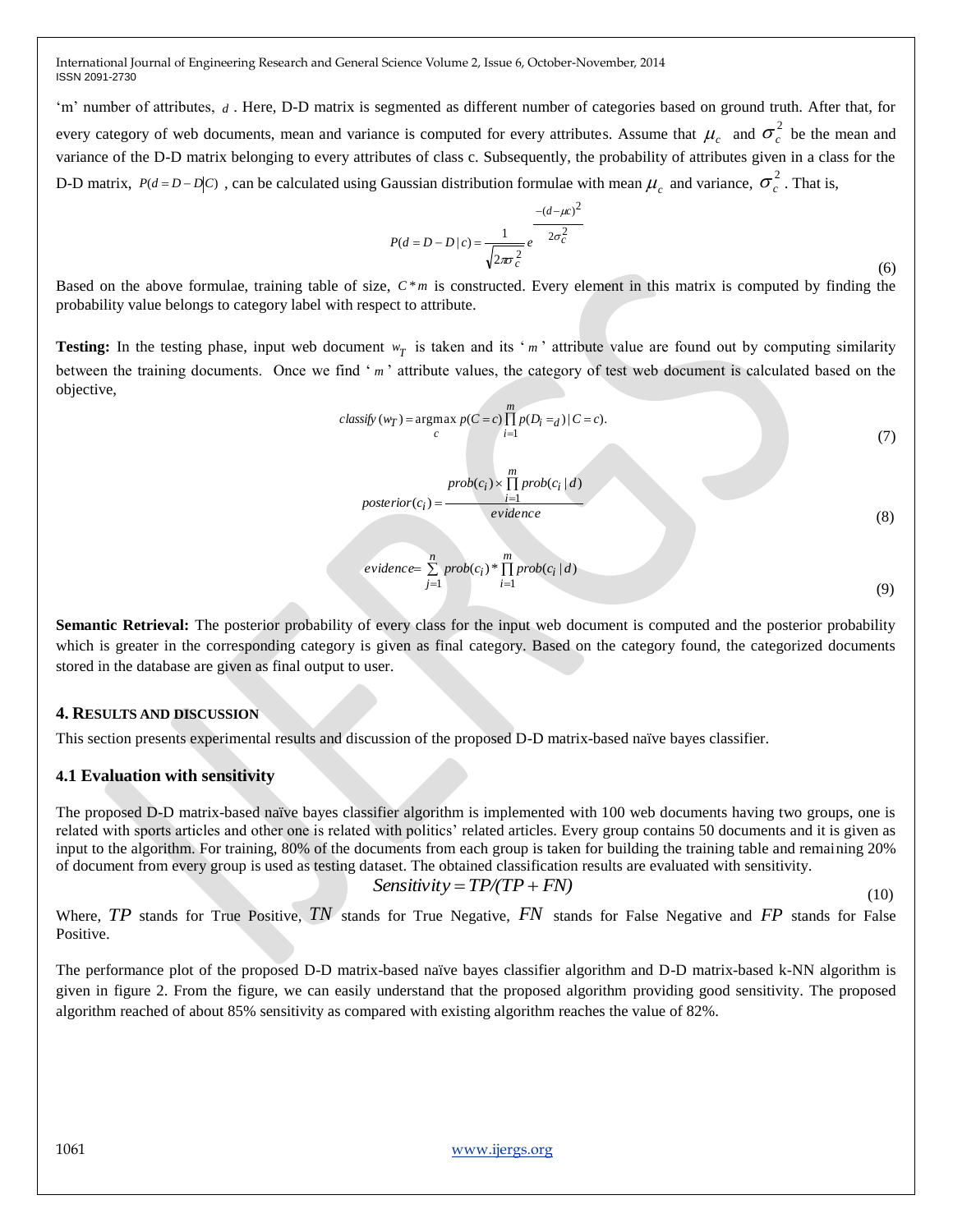

**Figure 2.** Sensitivity plot in between the proposed and existing

## **4.2 Evaluation with specificity**

The proposed D-D matrix-based naïve bayes classifier algorithm is implemented with 100 web documents and the obtained classification results are evaluated with specificity

$$
Specificity = TN/(TN + FP)
$$
\n(11)

Where, TP stands for True Positive, TN stands for True Negative, FN stands for False Negative and FP stands for False Positive.

The performance plot of the proposed D-D matrix-based naïve bayes classifier algorithm and D-D matrix-based k-NN algorithm is given in figure 3. From the figure, we can easily understand that the proposed algorithm providing good specificity. The proposed algorithm reached of about 76% specificity as compared with existing algorithm reaches the value of 70%.





1062 www.ijergs.org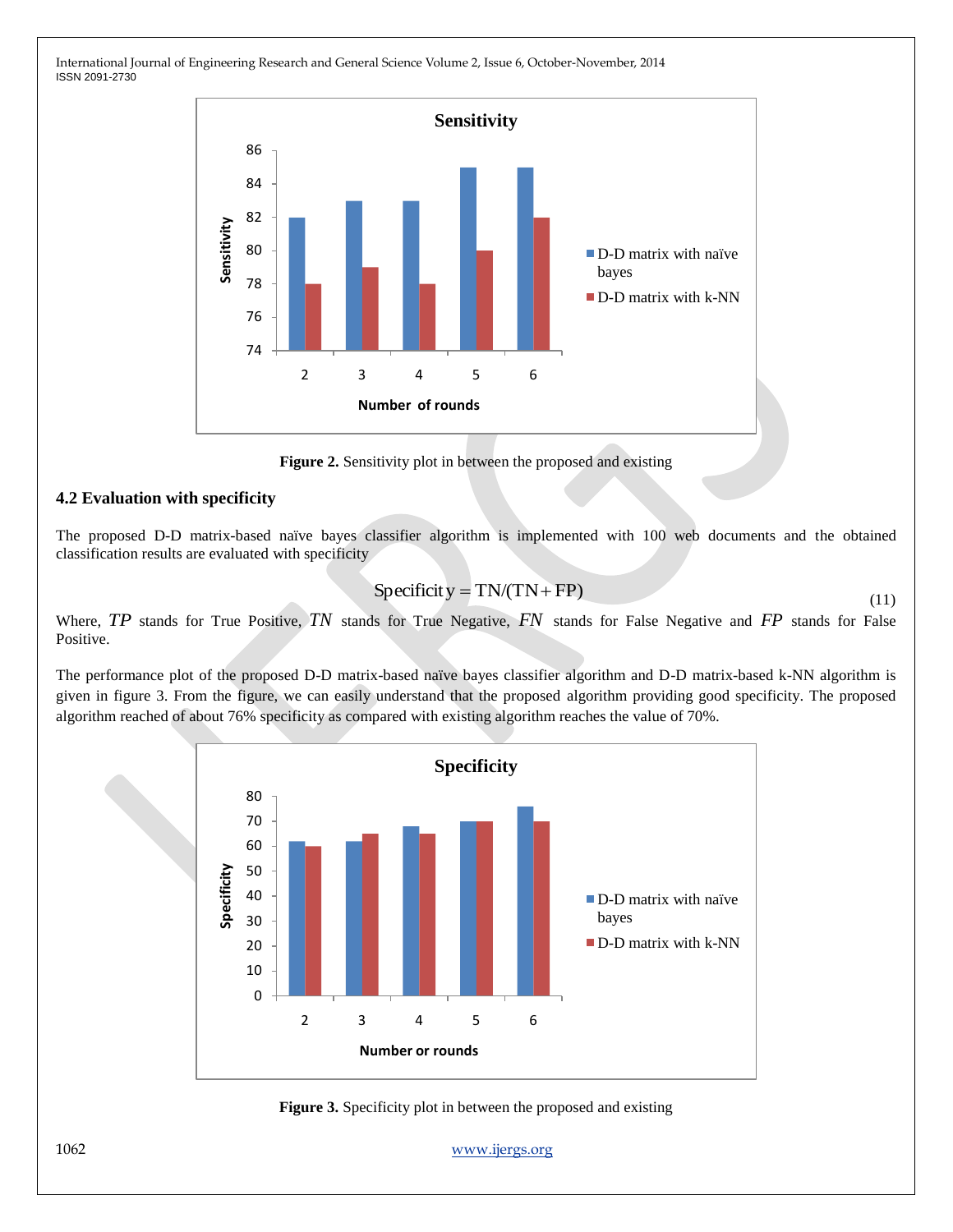## **4.3 Evaluation with accuracy**

The proposed D-D matrix-based naïve bayes classifier algorithm is implemented with 100 web documents having two groups, one is related with sports articles and other one is related with politics' related articles. The obtained classification results are evaluated with accuracy.

$$
Accuracy = (TN + TP)/(TN + TP + FN + FP)
$$
\n(12)

Where, TP stands for True Positive, TN stands for True Negative, FN stands for False Negative and FP stands for False Positive.

The performance plot of the proposed D-D matrix-based naïve bayes classifier algorithm and D-D matrix-based k-NN algorithm is given in figure 4. From the figure, we can easily understand that the proposed algorithm providing good accuracy. The proposed algorithm reached of about 76% accuracy as compared with existing algorithm reaches the value of 73%.



**Figure 4.** Accuracy plot in between the proposed and existing

# **5. CONCLUSION**

In this paper, Document-Document similarity matrix and Naive-Bayes classification was combined to do web information retrieval. The semantic entropy measure was used to construct D-D matrix after performing pre-processing and feature construction. Then, Naive-Bayes classifier was utilized to find the relevant category and subsequently, the required information for the user. The proposed D-D matrix-based naïve bayes classifier algorithm was implemented with 100 web documents having two groups, sports articles and politics' related articles. The performance of the proposed algorithm was analyzed with sensitivity, specificity and accuracy. From the experimentation evaluation, the finding is that the proposed algorithm reached of about 85% sensitivity as compared with existing algorithm which reaches only the value of 82%. Also, the proposed algorithm reached of about 76% specificity and 76% accuracy as compared with existing algorithm.

## **REFERENCES:**

- [1] Ming Chen ; Hofestadt, R., "Web-based information retrieval system for the prediction of metabolic pathways", IEEE Transactions on NanoBioscience, Vol. 3, NO. 3, PP. 192 - 199, 2004.
- [2] Killoran, J.B., "How to Use Search Engine Optimization Techniques to Increase Website Visibility", IEEE Transactions on Professional Communication, vol. 56, no. 1, pp. 50-66, 2013.